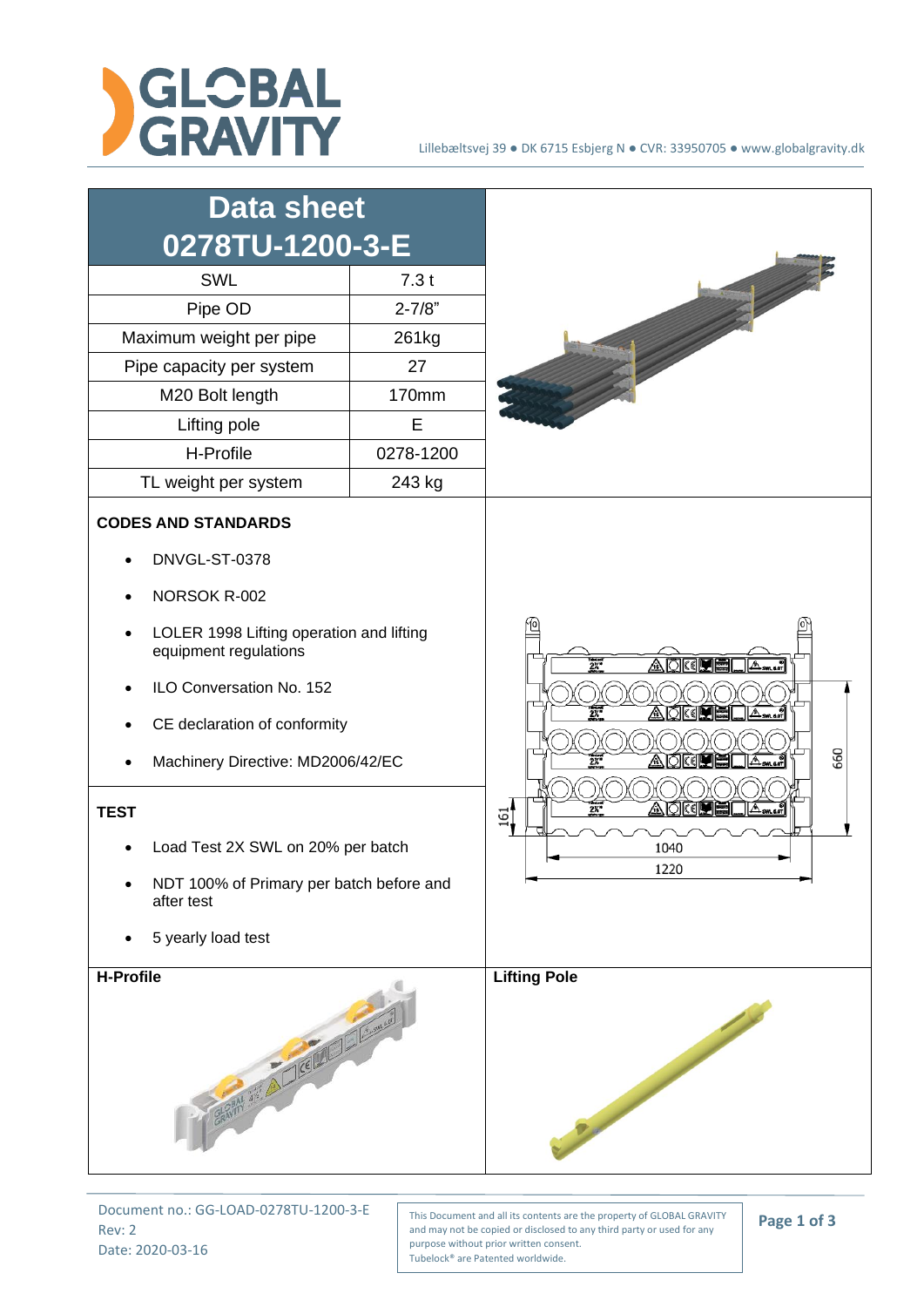

## Lillebæltsvej 39 ● DK 6715 Esbjerg N ● CVR: 33950705 ● www.globalgravity.dk

## **Stacking**



Document no.: GG-LOAD-0278TU-1200-3-E Rev: 2 Date: 2020-03-16

This Document and all its contents are the property of GLOBAL GRAVITY and may not be copied or disclosed to any third party or used for any purpose without prior written consent. Tubelock® are Patented worldwide.

## **Page 2 of 3**